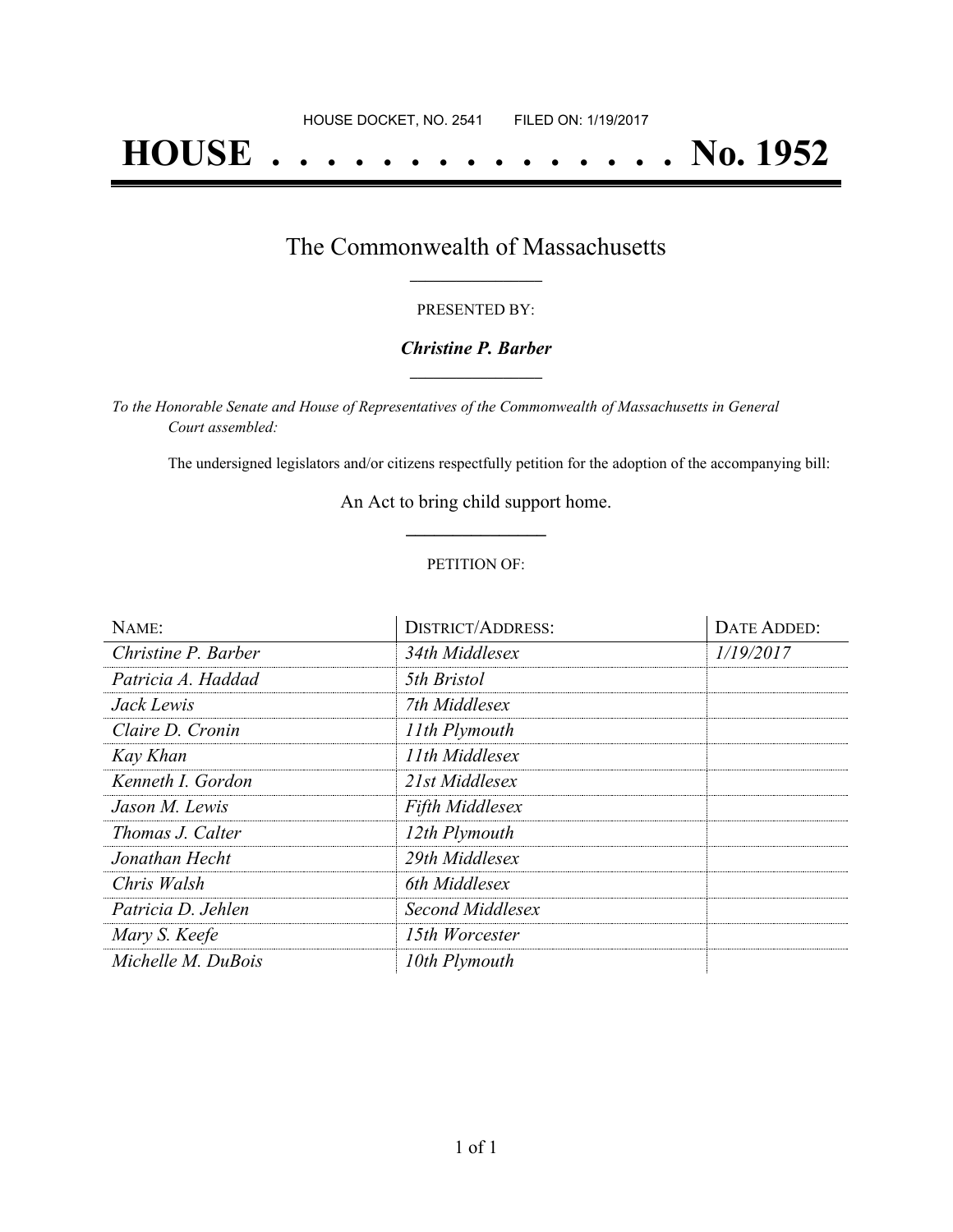## **HOUSE . . . . . . . . . . . . . . . No. 1952**

By Ms. Barber of Somerville, a petition (accompanied by bill, House, No. 1952) of Christine P. Barber and others relative to recovered amounts of child support obligations. Children, Families and Persons with Disabilities.

## The Commonwealth of Massachusetts

**In the One Hundred and Ninetieth General Court (2017-2018) \_\_\_\_\_\_\_\_\_\_\_\_\_\_\_**

**\_\_\_\_\_\_\_\_\_\_\_\_\_\_\_**

An Act to bring child support home.

Be it enacted by the Senate and House of Representatives in General Court assembled, and by the authority *of the same, as follows:*

| 1              | SECTION 1. Section 2 of chapter 118 of the General Laws, as appearing in the 2012                   |
|----------------|-----------------------------------------------------------------------------------------------------|
| 2              | Official Edition, is hereby amended by inserting at the end of the first paragraph the following:-- |
| 3              | Child support collections shall be paid to a recipient of benefits under this chapter to the extent |
| $\overline{4}$ | that the federal government will waive or not have a claim to a federal share of such collections   |
| 5              | pursuant to 42 U.S.C. section 657. Any amounts paid to the family under this provision shall be     |
| 6              | disregarded in determining the amount of assistance provided to the family.                         |
|                |                                                                                                     |
| 7              | SECTION 2. Section 2 of chapter 119A of the General Laws, as so appearing, is hereby                |
| 8              | amended by inserting at the end of subsection (b) the following:-- Pursuant to Title IV, Part D of  |
| 9              | the Social Security Act, in the case of former recipients of assistance, the IV-D agency shall pay  |
| 10             | to the family all support payments collected, including payments on arrears assigned to the state   |
| 11             | and payments collected through federal tax refund offset.                                           |
|                |                                                                                                     |

12 .